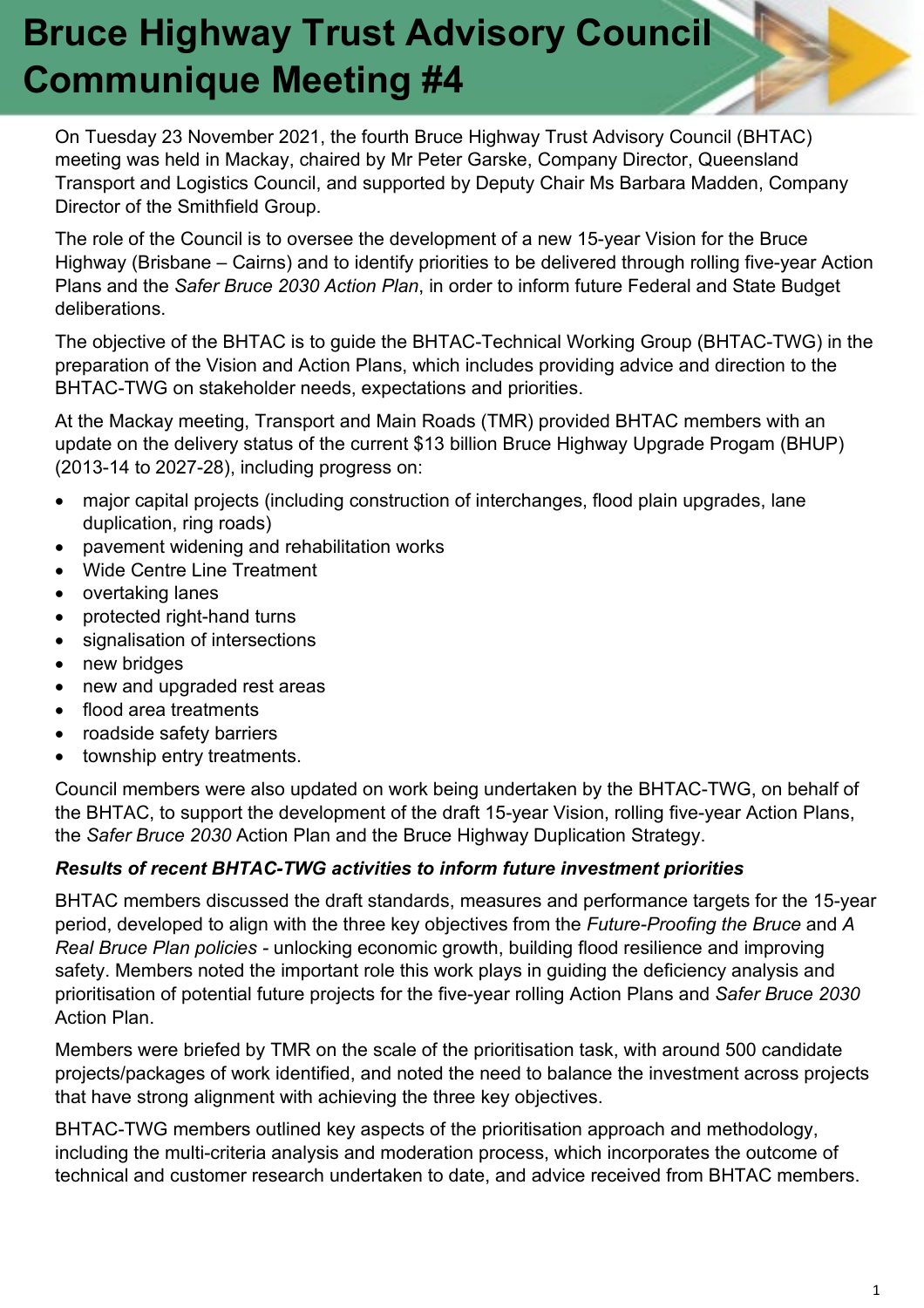# **Bruce Highway Trust Advisory Council Communique Meeting #4**

Key advice and suggestions provided by BHTAC members included the need to:

- ensure hard shoulders are preserved when applying future Wide Centre Line Treatment to the remaining sections of the highway
- aim for an overall improvement in the quality and frequency of rest areas for all road users and to ensure there are adequate Heavy Vehicle Rest areas around the Tiaro area, servicing drivers in both directions along that section of the highway
- examine both the current condition and width of bridges along the highway and their ability to cater for the future projected traffic mix and demand
- consider future potential land use associated with the production of hydrogen fuel, noting trials commencing with hydrogen-fuelled heavy vehicles
- maintain the existing asset with sufficient funding to be allocated for rehabilitation of pavements and intelligent transport system equipment which help to improve safety, efficiency and road user experience.

### *Overview of the Bruce Highway Program in Central Queensland*

Finally, members were provided an overview of the current Bruce Highway Upgrade Program in Central Queensland Region, including completed and committed works, identified deficiencies and future needs.

Following the meeting, BHTAC members participated in a tour of sections of the Bruce Highway and surrounding road network hosted by the TMR Regional Director, Central Region and District Director, Mackay/Whitsunday and valued the opportunity to view the following project sites:

- Hay Point Road to Temples Lane (Duplication) planning project
- the recently constructed Mackay Ring Road project, and
- the Mackay Northern Access Upgrade project which is under construction.



**BHTAC members at Macs Truckstop Service Road, (Bruce Highway in background). This location is within the footprint of the Hay Point Road to Temples Lane duplication planning project.**

From Left to Right: *Back Row* - Gary Mahon (QTA), Daniel Gschwind (QTIC), Susan Furze (RACQ), Brian Hughes (Regional BHTAC member), Joshua Millroy (TWU), Robert Dorgelo (Regional BHTAC member); *Front Row* - Julie Boyd (Regional BHTAC member), Barbara Madden (BHTAC Deputy Chair), Peter Garske (BHTAC Chair), Georgina Davis (QFF), Tania Dennis (Regional BHTAC member), Anita Mumford (Regional BHTAC member), Elise Pearson (Regional BHTAC member).